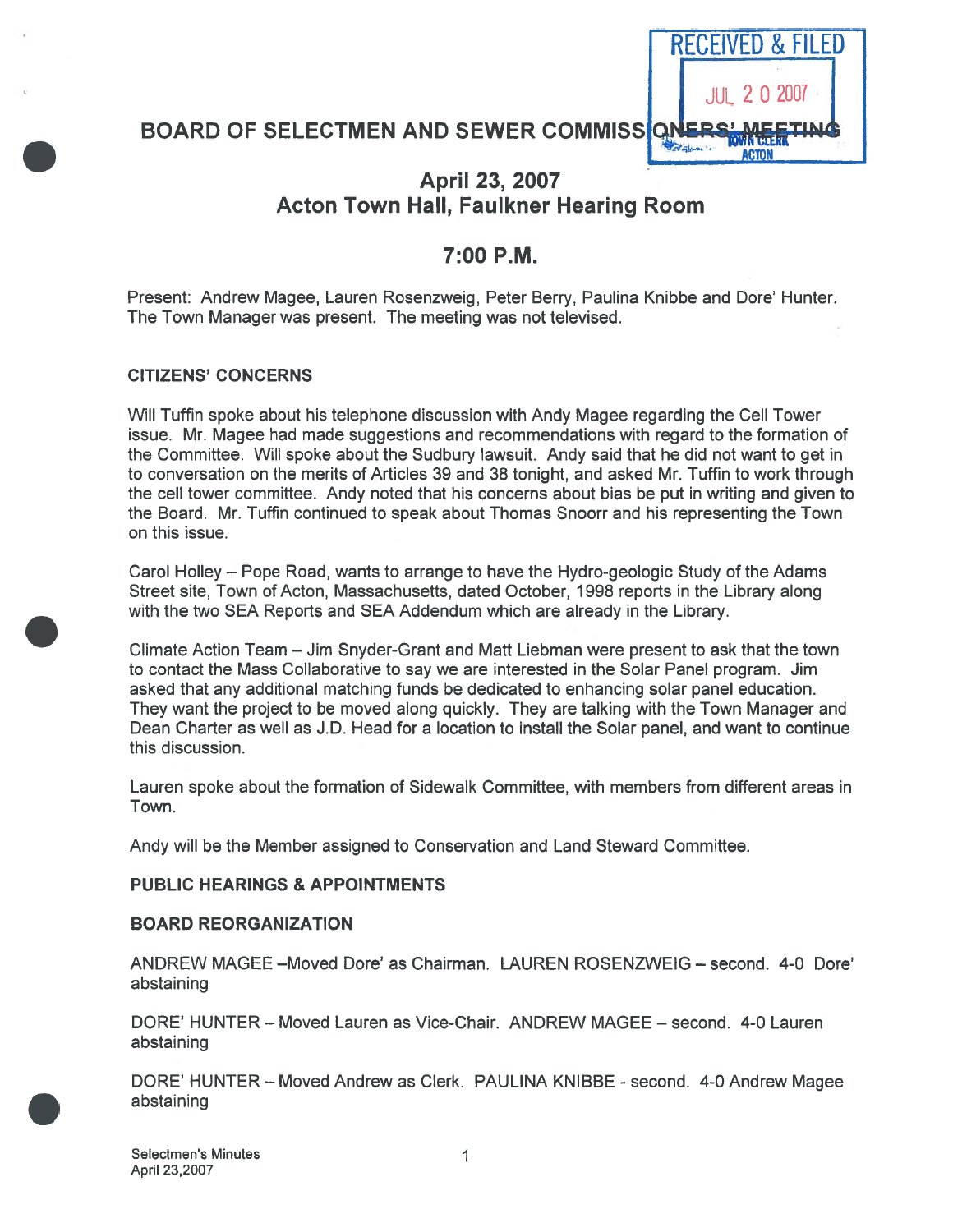OPERATIONAL MINUTE — Don updated the Board on the Arlington Street wash out. They are in the process of getting supplies and hopefully have it open by next Wednesday. Dore asked that <sup>a</sup> sign be installed on Arlington Street.

# COMMON VICTUALLER LICENSE, <sup>166</sup> GREAT ROAD, CAFÉ PHOENICIA DIBIA ICHABOD'S COFFEE AND EATERY.

Mark Ryan representing Café Phonenicia said that for now, the business would remain the same. ANDREW MAGEE — Moved to approve. LAUREN ROSENZWEIG — second. UNANIMOUS VOTE TO APPROVE.

TREE REMOVAL PUBLIC HEARING, MAIN STREET, POST OFFICE SQ. TO ROUTE 2A Dote' asked Bruce Stamski to explain the tree removal process. Bruce noted that Mr. Conant has facilitated this sidewalk project. They worked with the neighbors with respec<sup>t</sup> to this design. The trees to be removed vary from 4 inches to 30 inches in diameter. Bruce thanked The Conant's for their cooperation and they should be commended by the citizens of Town.

Bruce had <sup>a</sup> Slide Presentation and noted that the tree removals would not affect the forest.

They want to build <sup>a</sup> design for Main Street with <sup>a</sup> strip between the sidewalk and the road way and going behind the trees and stone walls which will be safer and aesthetically pleasing. But they will need to remove trees.

Lauren thanked Bruce for working with the land owners and thanked the Conant's and Water District for the easements. She agreed with the buffer strip.

Andy is concerned with the number of trees being cut. He feels that the removal of the tree line will visually widen the road and thereby increase the speed of motorists.

Paulina thanked them for putting the sidewalk on the other side of the stone walls. She has looked at this property: most of the trees are flagged but she has <sup>a</sup> problem with the mature trees on the outside of the wall between the street and felt the trees act as <sup>a</sup> traffic calming method. Bruce said that <sup>a</sup> couple of trees by the Water District are dieing. Paulina asked about the strong desire for sidewalks and would like to understand why we are doing this one now. Bruce explained how the list is developed on safety needs and traffic. This is the Police Chief's safety choice with high priority.

Peter asked about the location of the sidewalk. He noted the comment about the Isaac Davis trail site, and asked if the Massachusetts Historical Commission had been contacted. Bruce said this trail has an easement from the Conant's twice per year on Patriots Day and Fourth of July. The easement is to the town for those two days, for Town use only. Bruce noted that it would not be in the line of the sidewalks. Peter asked about the maintenance cost and life. Bruce said they should have <sup>a</sup> 30 year life depending on use.

Dote' visited the site and noted that it is not currently <sup>a</sup> slow traffic site.

Richard Swenson wrote <sup>a</sup> letter about the removal of the trees. He doesn't see that this would be the last location he would choose. He asked about the annual cost of plowing and maintaining the sidewalk and spoke about speed being <sup>a</sup> problem. Maybe speed limits could be enforced or lowered. He felt it is an ill-advised project and does not see of any purpose.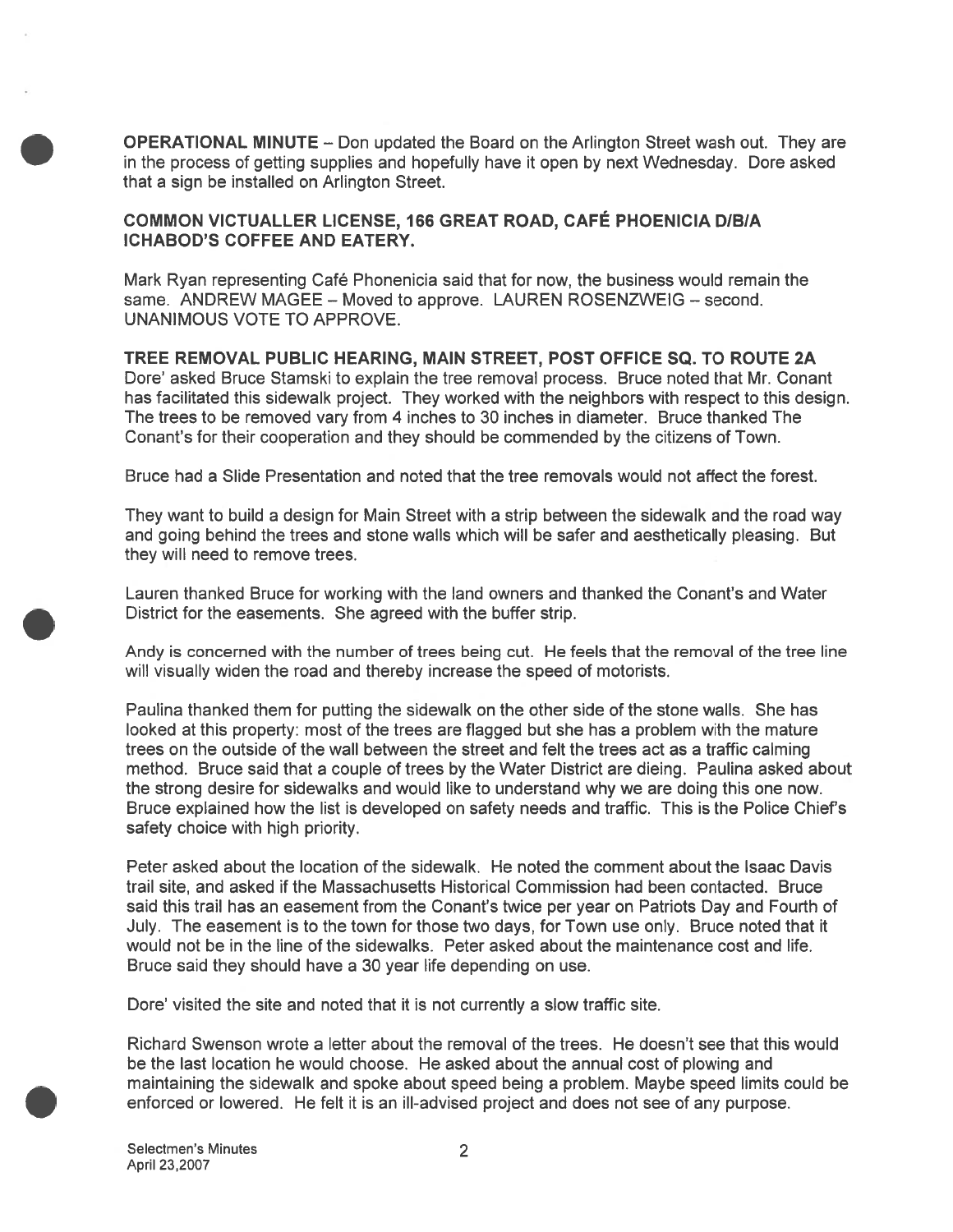Brian Bendig — 74 Nagog Hill Road, he is <sup>a</sup> private citizen tonight and wants to preven<sup>t</sup> further loss of rural aspec<sup>t</sup> in town. He wanted to have the site reviewed by the Massachusetts Historical Commission and the Conservation Commission. He also spoke about the building of this sidewalk and asked that before it is undertaken the Town should research it further. He was concerned about cost and maintenance. He has not reviewed the plans but felt that <sup>a</sup> mile long strip of asphalt with some crossing of water could be costly.

32 Nylander Way resident spoke about the trees and asked that they research this before they move forward. She wanted to know who would use this sidewalk and how the usage was determined. Andy would like to delay this vote and wanted to walk this site before making <sup>a</sup> decision.

ANDREW MAGEE —Moved to delay <sup>a</sup> decision on this until May 7th. PAULINA KNIBBE second. UNANIMOUS VOTE

## METHODS MACHINE TOOLSIMASSACHUSETTS STATE OFFICE OF BUSINESS DEVELOPMENT

Lauren outlined the presentation that will be made tonight. She noted that on EDC they want to maintain existing businesses and to help them grow. She spoke about incentives from the State that could be applied. They have met with the EDC and were asked that they make the same presentation to the Board of Selectmen.

Mr. Duane made <sup>a</sup> presentation to the Board and felt it helps the Town as well as them. They are <sup>a</sup> high tech company that solves critical problems. They are <sup>a</sup> family owned company. Their customers are Fortune 100 companies. They have been in business <sup>a</sup> long time. They want to make their customers more productive. They are having an open house in Sudbury in May and invited the Board to attend.

They bought the building and felt that they would never fill it, but they have. This allows them to build <sup>a</sup> higher building because they need the height to use their cranes. It is critical that they do this right. They are on version 9; <sup>a</sup> lot of work has been pu<sup>t</sup> into this project. Mr. Duane said this project will be taking down the building and will cost 11 to 15 million dollars. This program helps him as well as the Town.

Bonnie Biooci is the Regional Director of the State. They have the three way project, between the owner, local town and the State. The local businesses are interested in growing their business and want to look at incentive programs to help them expand. The Town would have to decide if it is something that could be done. Acton would have to become an Economic Opportunity Area which would be the site on Main Street. The Town could partner with Boxborough or Littleton. There is <sup>a</sup> leeway for the Town to make the decision on what amount of tax to be abated. Bonnie outlined the various program lengths that are available to discuss. Peter asked about 5% investment credit from the State.

Paulina asked about the length of time of the TIF. Bonnie said it would be negotiated by the Town and the 5% investment credit by the State.

Andy asked about the relationship and the negotiated level. The amount has to be 5% or above. Andy asked about giving this incentive to other business that may come forward. Bonnie noted that it will be up to the Selectmen. Andy asked about requirements for Green Building. Bonnie said it is not <sup>a</sup> requirement.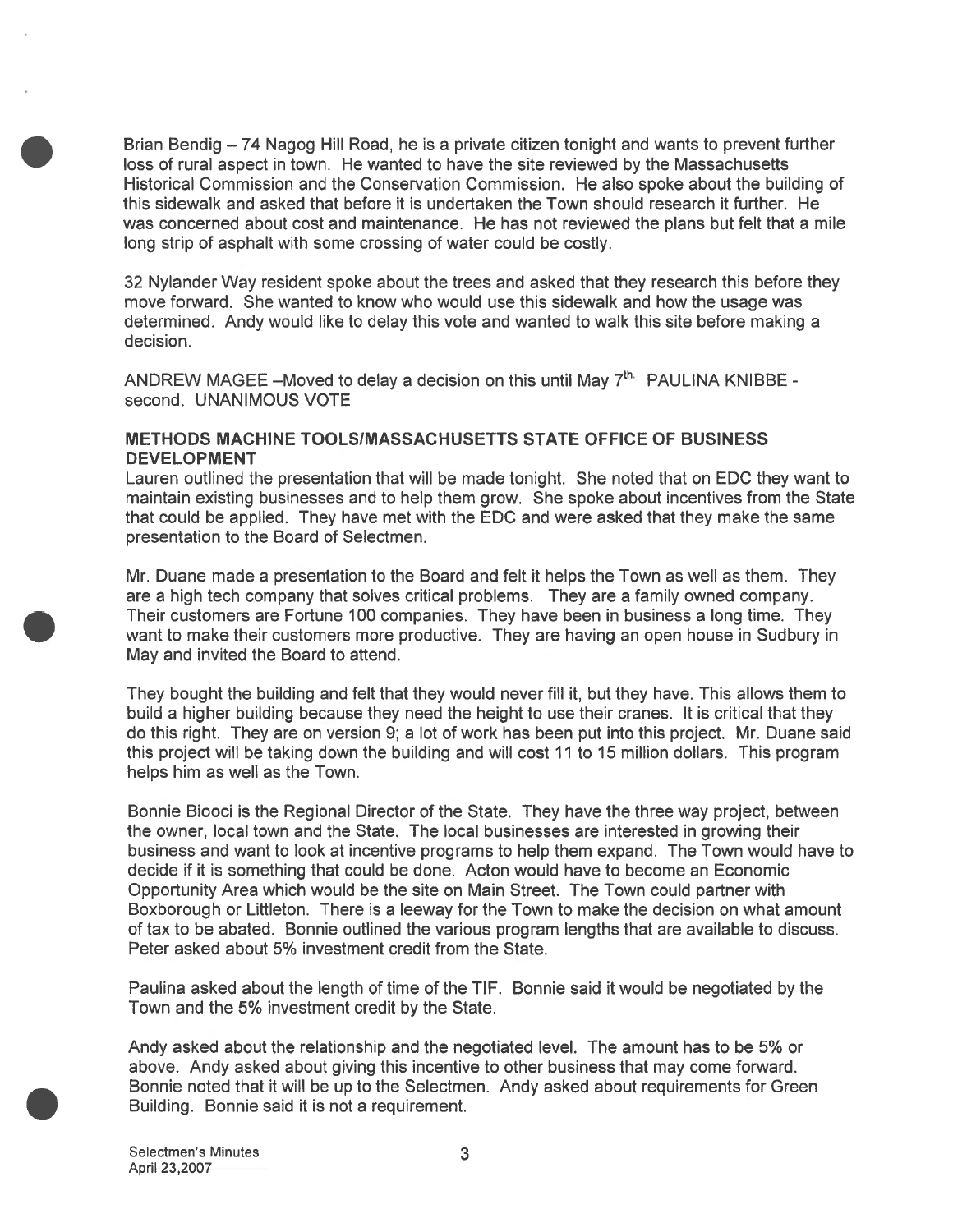Lauren spoke about Boxboro's ETA when Cisco came in. Maynard and Littleton are signing on. Most applicants are interested with the tax incentives. Cisco has been <sup>a</sup> good employer in Boxborough despite the down turn. Lauren asked about other incentives for the Town.

Andy asked about the business not making it pas<sup>t</sup> year three, what happens in that case. The companies must file with the State and can initiate decertification.

Lauren asked to have staff look at this and see how we go about it.

LAUREN ROSENZWEIG — Moved to Direct staff to look into and talk to other towns about their experiences. PAULINA KNIBBE — second - UNANIMOUS VOTE.

Dore' noted we are interested and we will take any information Bonnie's office could send, as well as the invitations to the Open House to the Board.

#### COMMITTEE INTERVIEW, WILLIAM DICKINSON, ASSOCIATE MEMBER, HISTORICAL **COMMISSION**

Dote' asked why he wanted to serve. He is interested in old buildings and wants to preserve older buildings.

Peter asked about his interest in ACHC. He was interested in both but Historical Commission needed <sup>a</sup> member right <sup>a</sup> way.

ANDREW MAGEE — Moved to appoint Mr. Dickinson as an Associate Member of the Historical Commission for <sup>a</sup> term to end June 30, 2007, LAUREN ROSENZWEIG — second. UNANIMOUS VOTE

#### SELECTMEN'S BUSINESS

Special Town Meeting — Cell Moratorium, single Article Special. ANDREW MAGEE - Moved to have the Special Town Meeting on May 10<sup>th</sup> to consider a Cell Tower moratorium and any receipt of applications for it. LAUREN ROSENZWEIG — second. UNANIMOUS VOTE. ANDREW MAGEE - Moved to close the warrant at the conclusion of tonight's meeting. PAULINA KNIBBE — second. UNANIMOUS VOTE

DISCUSSION OF APPROPRIATE TIMING GOAL FOR THE ARTICLE 39 COMMITTEE Dore' wanted approval to have Peter select five to nine members. Dore' noted that Bill Flood, Joe Higgins, Sid Johnston, David Williams and Bruce Reichlen have expressed interest.

Dore' discussed the planning for the Special Fall Meeting in late October with review by in September 15th.

Discussion of Board /Committee Liaison Assignments — Members will work with Dore' off line.

Discussion of Policy regarding scheduling and conduct of oversight hearings

Discussion of policy regarding responses to citizen E-mails addressed to the Board of Selectmen — Dore' said that the Chairman respond, ge<sup>t</sup> in touch with Dore' and he will let you know if you are to answer the E-mail. Andy suggested that we send <sup>a</sup> note that the E-Mail has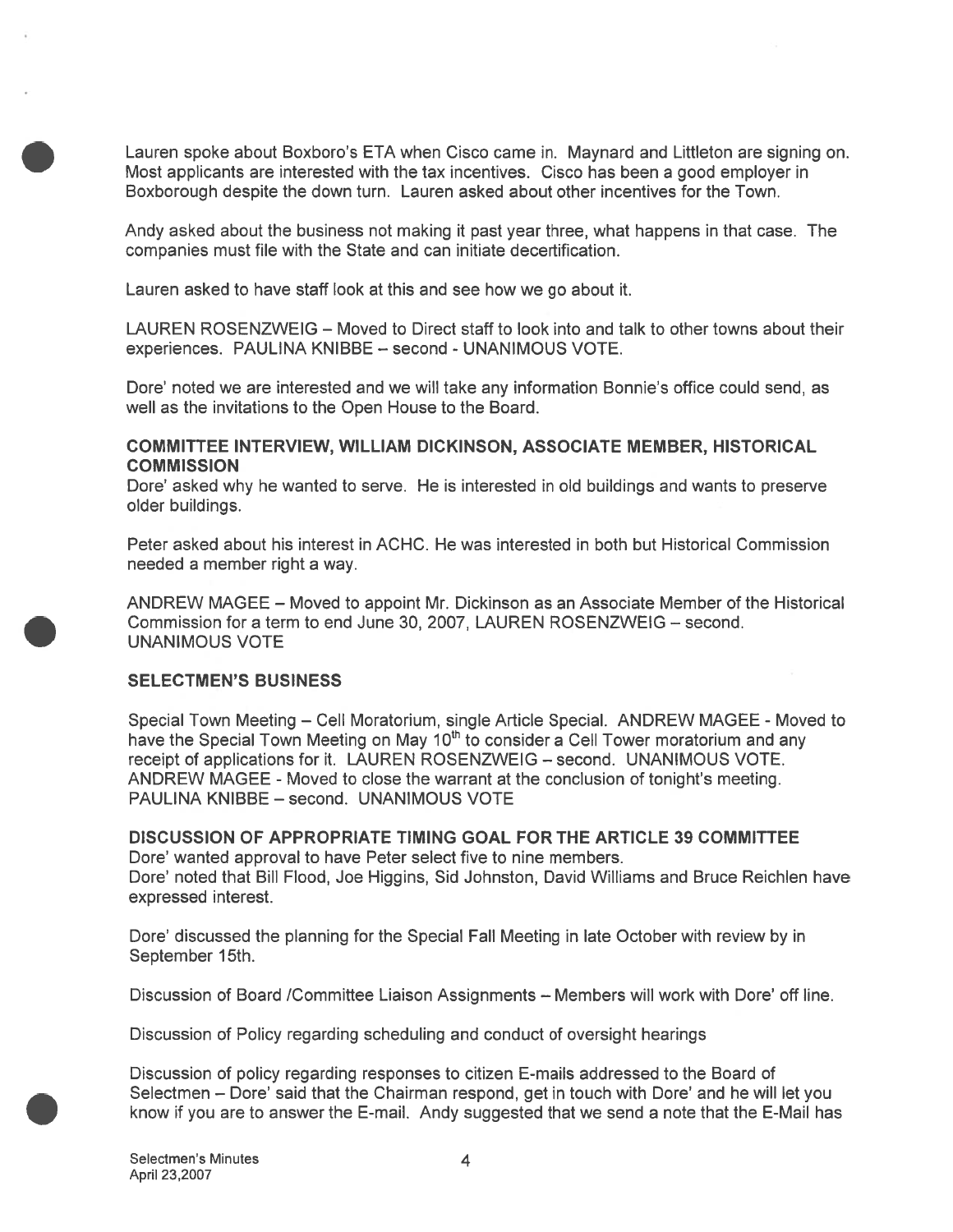been received here. Andy spoke about the E-mail suggestion but asked that we have more discussion on this later.

Goal regarding the production and review of Board of Selectmen' Meeting Minutes - Draft minutes back at the next Meeting. Andy offered, as Clerk, to be the first eyes and then pu<sup>t</sup> them into the Packet after his review. Dore' asked that if you have <sup>a</sup> problem with the Minutes call Christine with the changes.

Discussion concerning advance notice concerning expected 'Holds" on Consent Agenda Items. They were asked to notify staff of any items to be held prior to the meeting and to have staff review it on Monday.

Dote' noted Common Victualler license requests and suggests that the Board Clerk review the paperwor<sup>k</sup> for the Common Victualler application and advise the Board that all is in order. This does not include Common Victualler Licenses that also require Liquor License applications.

Dore' spoke about the Liaison Assignments. He updated the Board on the assignments; he feels that we can make better use by involving BOS more. The Board could help with recruitment of members. Dore' wanted to speed up the process. He asked that we have the designated Liaison ge<sup>t</sup> together with the Chair of the committee and the applicant and have the BOS representative repor<sup>t</sup> back to the Board.

Dialogue concerning permissible length of evening Board of Selectmen Meetings. Dote' noted the lateness of last year's meetings and wants to adopt <sup>a</sup> number of procedural things tonight. He noted his service on the School Committee and the termination time for the meetings being set at 11:00 pm.

Discussion as to when Board of Selectmen should review any Planning Board proposed zoning amendments before Town Meeting. Dore' wants the Planning Board to send us articles by the end of January so the Board can make <sup>a</sup> decision of what goes into the Warrant.

PINE HAWK COMMUNITY PRESERVATION AWARD- Presented 31 May Dote' will attend.

COMMUNITY PRESERVATION COLLATION AND MARC DRAISEN - Dote' discussed Marc Draisen wanting to come to the Board to discuss CPC and other issues. Lauren said CPC is based on the real estate transfers which have decreased. Peter is concerned about Metro Cities legislation being mentioned. CPC should attend this meeting with the Board of Selectmen. This should not be handled at <sup>a</sup> regular meeting. Lauren said sometime in May would be beneficial.

RECOMMENDED BOARD OF SELECTMEN LETTERS — Dote' has written the Supt. at the Prison Farm as well as another letter about the reques<sup>t</sup> for suppor<sup>t</sup> from MMA and that we tell our legislators to suppor<sup>t</sup> the Governors Municipal Partnership Act.

DESIGN REVIEW BOARD APPOINTMENTS — Five people have offered to serve on the Advisory Board to the Selectmen: Lynn Alpert, Terra Friedrichs Tom Peterman, Holly Ben Joseph, Ann Sussman. LAUREN ROSENZWEIG — Moved to appoint the people noted ANDREW MAGEE - second. UNANIMOUS VOTE

#### OTHER BUSINESS